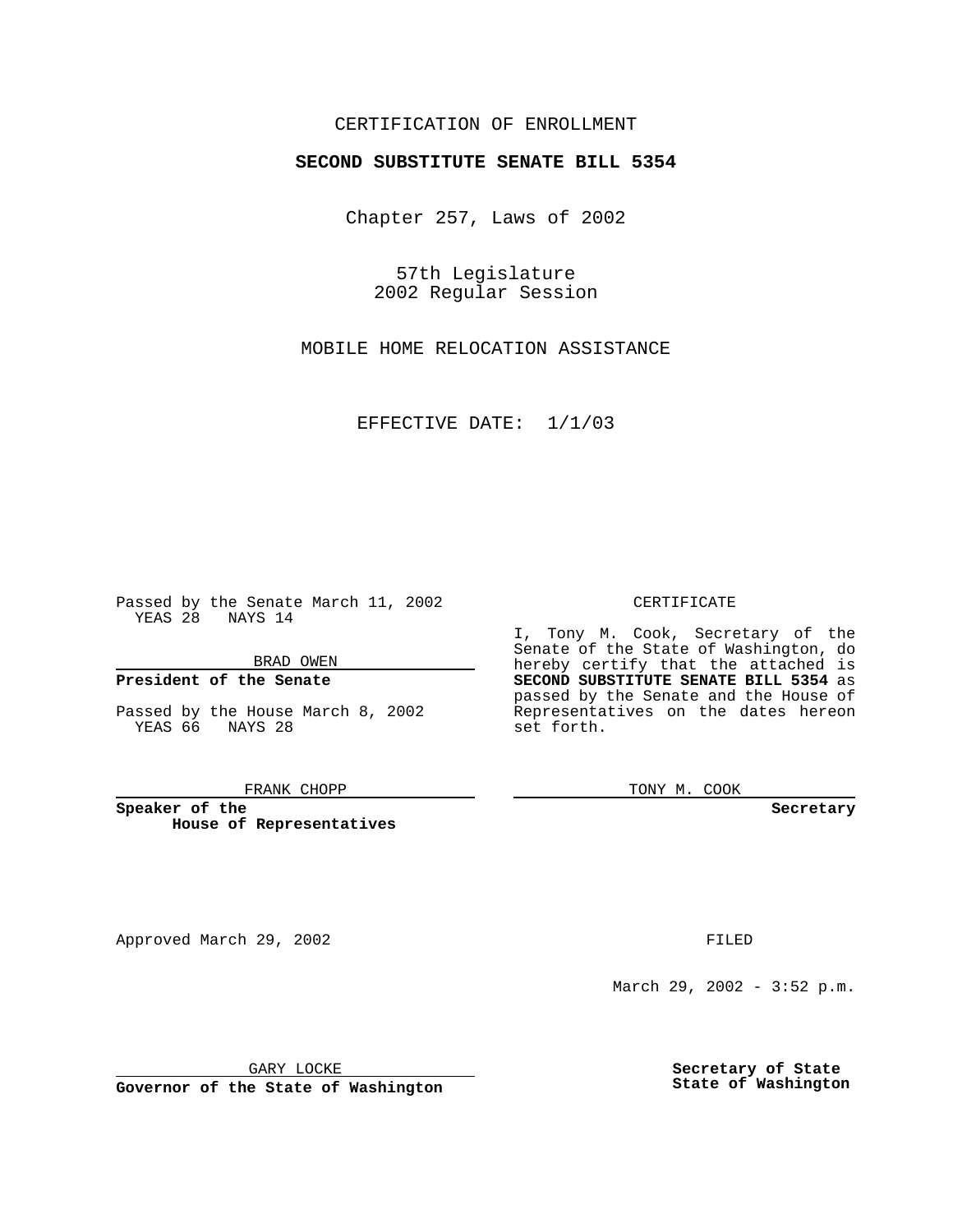## **SECOND SUBSTITUTE SENATE BILL 5354** \_\_\_\_\_\_\_\_\_\_\_\_\_\_\_\_\_\_\_\_\_\_\_\_\_\_\_\_\_\_\_\_\_\_\_\_\_\_\_\_\_\_\_\_\_\_\_

\_\_\_\_\_\_\_\_\_\_\_\_\_\_\_\_\_\_\_\_\_\_\_\_\_\_\_\_\_\_\_\_\_\_\_\_\_\_\_\_\_\_\_\_\_\_\_

### AS AMENDED BY THE HOUSE

Passed Legislature - 2002 Regular Session

### **State of Washington 57th Legislature 2002 Regular Session**

**By** Senate Committee on Labor, Commerce & Financial Institutions (originally sponsored by Senators Patterson, Prentice, Winsley, Fraser, Fairley, Costa, Regala and McAuliffe; by request of Department of Community, Trade, and Economic Development)

READ FIRST TIME 02/08/2002.

 AN ACT Relating to mobile home relocation assistance; amending RCW 59.21.010, 59.21.021, and 59.21.050; adding a new section to chapter 59.21 RCW; and providing an effective date.

BE IT ENACTED BY THE LEGISLATURE OF THE STATE OF WASHINGTON:

 **Sec. 1.** RCW 59.21.010 and 1998 c 124 s 1 are each amended to read as follows:

 Unless the context clearly requires otherwise, the definitions in this section apply throughout this chapter.

 (1) "Director" means the director of the department of community, trade, and economic development.

 (2) "Department" means the department of community, trade, and economic development.

 (3) "Fund" means the mobile home park relocation fund established under RCW 59.21.050.

 (4) "Mobile home park" or "park" means real property that is rented or held out for rent to others for the placement of two or more mobile homes for the primary purpose of production of income, except where the real property is rented or held out for rent for seasonal recreational purpose only and is not intended for year-round occupancy.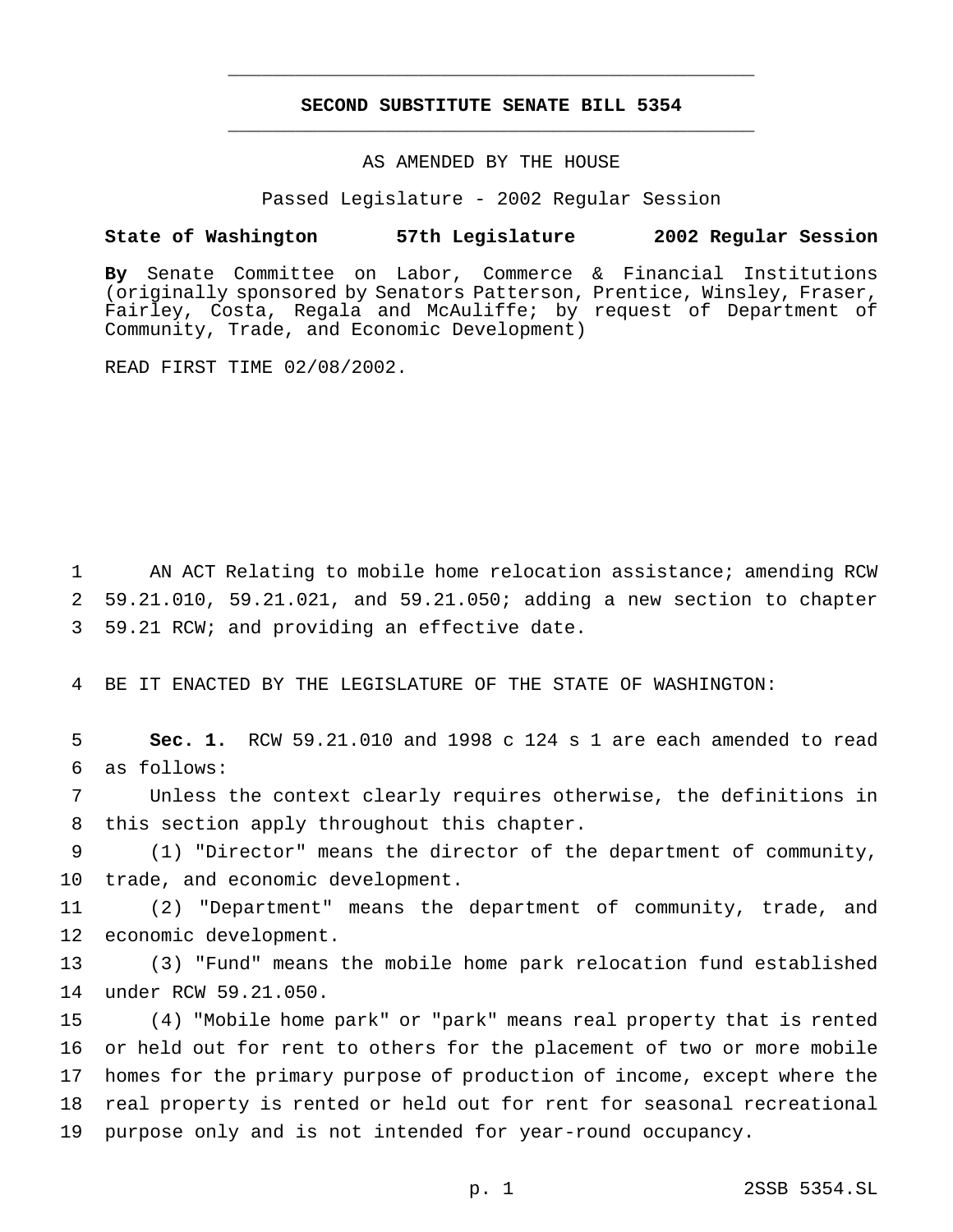(5) "Landlord" or "park-owner" means the owner of the mobile home park that is being closed at the time relocation assistance is provided.

 (6) "Relocate" means to remove the mobile home from the mobile home park being closed and to either reinstall it in another location or to demolish it and purchase another mobile/manufactured home constructed 7 to the standards set by the department of housing and urban development.

 (7) "Relocation assistance" means the monetary assistance provided under this chapter.

 **Sec. 2.** RCW 59.21.021 and 1998 c 124 s 2 are each amended to read as follows:

 (1) If a mobile home park is closed or converted to another use after December 31, 1995, eligible tenants shall be entitled to 15 assistance on a first-come, first-serve basis. The department shall 16 give priority for distribution of relocation assistance to tenants 17 residing in parks that are closed as a result of park-owner fraud or as 18 a result of health and safety concerns as determined by the local board 19 of health. Payments shall be made upon the department's verification of eligibility, subject to the availability of remaining funds. Eligibility for relocation assistance funds is limited to low-income households. As used in this section, "low-income household" means a 23 single person, family, or unrelated persons living together whose 24 adjusted income is less than eighty percent of the median family 25 income, adjusted for household size, for the county where the mobile or manufactured home is located.

 (2) Assistance for closures occurring after December 31, 1995, is limited to persons who maintain ownership of and relocate their mobile 29 home or who dispose of a home not relocatable to a new site.

30 (3) Persons who removed and disposed of their mobile home or maintained ownership of and relocated their mobile homes are entitled 32 to reimbursement of actual relocation expenses up to seven thousand dollars for a double-wide home and up to three thousand five hundred dollars for a single-wide home.

35 (4) Any individual or organization may apply to receive funds from the mobile home park relocation fund, for use in combination with funds from public or private sources, toward relocation of tenants eligible under this section. Funds received from the mobile home park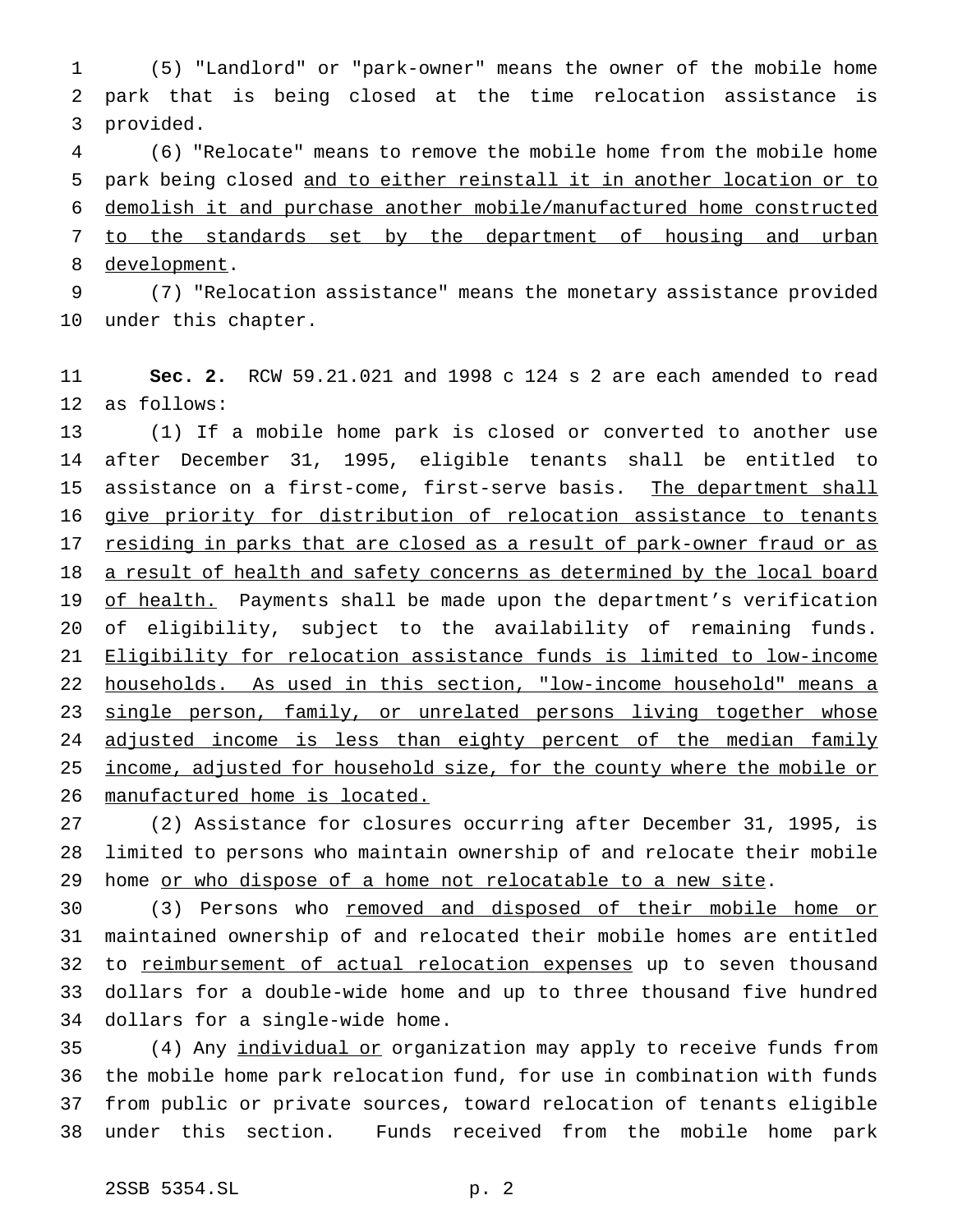1 relocation fund shall only be used for relocation assistance expenses or other mobile/manufactured home ownership expenses, that include down payment assistance, if the owners are not planning to relocate their 4 mobile home as long as their original home is removed from the park.

 NEW SECTION. **Sec. 3.** A new section is added to chapter 59.21 RCW to read as follows:

 (1) A one hundred dollar fee is imposed upon the purchaser on every transfer of title issued under chapter 46.12 RCW on a mobile home one year old or more where (a) the ownership of the mobile home changes; and (b) the mobile home is located in a mobile home park. A transfer of title does not include the addition or deletion of a spouse co-owner or secured interest.

 (2) Mobile homes with a sale price of less than five thousand dollars are not subject to the fee imposed in subsection (1) of this section.

 (3) The department of licensing or its agents shall collect the fee when processing an application for transfer of title. The fee collected under this section shall be forwarded to the state treasurer for deposit into the mobile home park relocation fund created in this chapter. The department of licensing may deduct a percentage amount, not to exceed two percent of the fees collected, for the collection expenses incurred by the department of licensing.

 (4) The department of licensing and the state treasurer may adopt rules necessary to carry out this section.

 **Sec. 4.** RCW 59.21.050 and 1998 c 124 s 5 are each amended to read as follows:

 (1) The existence of the mobile home park relocation fund in the custody of the state treasurer is affirmed. Expenditures from the fund may be used only for relocation assistance awarded under this chapter. Only the director or the director's designee may authorize expenditures from the fund. All relocation payments to tenants shall be made from the fund. The fund is subject to allotment procedures under chapter 43.88 RCW, but no appropriation is required for expenditures.

 (2) A park tenant is eligible for assistance under this chapter only after an application is submitted by that tenant or an organization acting on the tenant's account under RCW 59.21.021(4) on a form approved by the director which shall include: